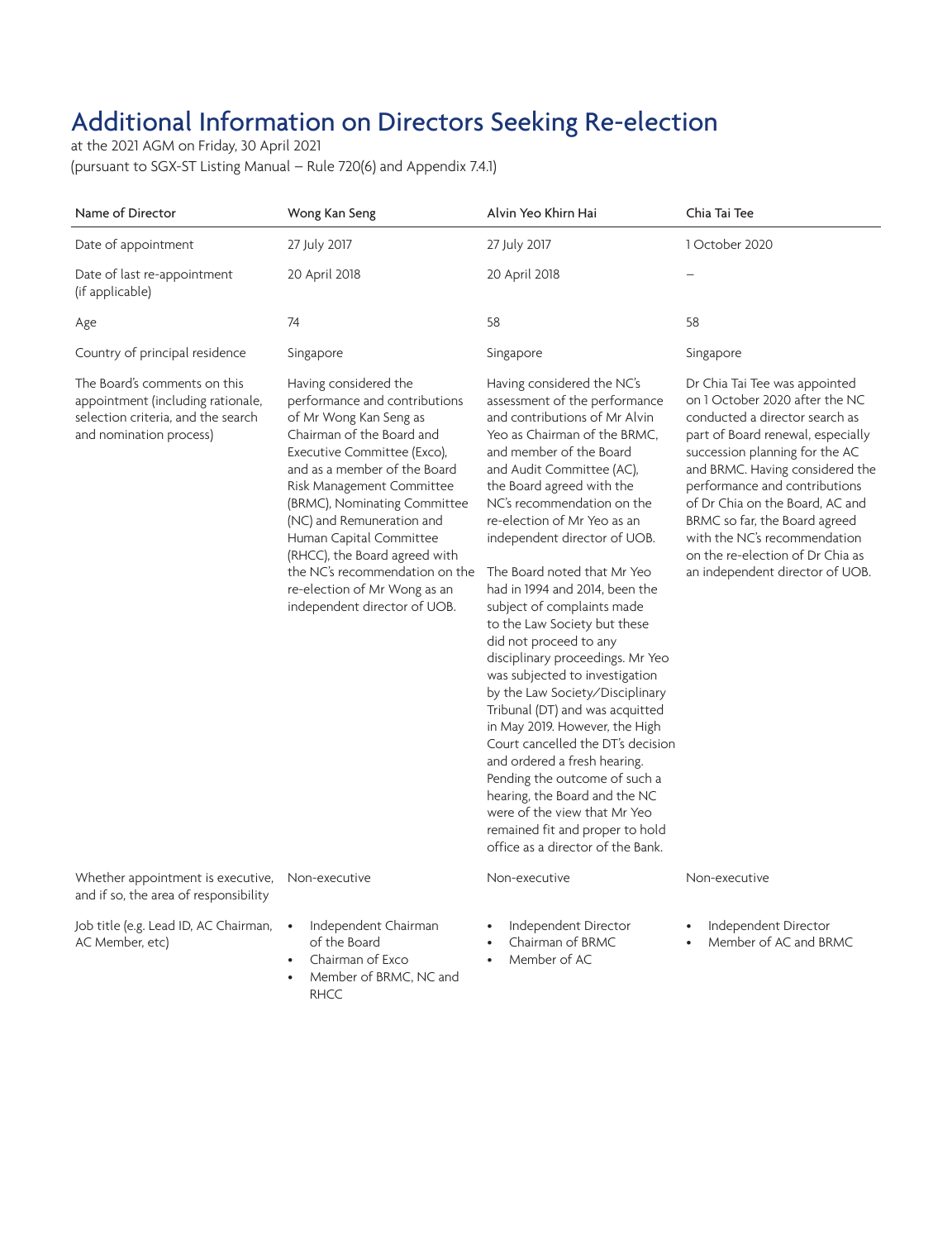| Name of Director                                                                                                                                                                                                                          | Wong Kan Seng                                                                                                                                                                                                                                                                                                                                                                                                                                                                     | Alvin Yeo Khirn Hai                                                                                                                                                                                 | Chia Tai Tee                                                                                                                                                                                                                 |
|-------------------------------------------------------------------------------------------------------------------------------------------------------------------------------------------------------------------------------------------|-----------------------------------------------------------------------------------------------------------------------------------------------------------------------------------------------------------------------------------------------------------------------------------------------------------------------------------------------------------------------------------------------------------------------------------------------------------------------------------|-----------------------------------------------------------------------------------------------------------------------------------------------------------------------------------------------------|------------------------------------------------------------------------------------------------------------------------------------------------------------------------------------------------------------------------------|
| Professional qualifications                                                                                                                                                                                                               | Master of Science (Business<br>Studies), London Business<br>School, University of London<br>Bachelor of Arts (Hons),<br>University of Singapore                                                                                                                                                                                                                                                                                                                                   | Bachelor of Laws (Hons),<br>$\bullet$<br>King's College, University of<br>London<br>Barrister-at-Law, England<br>$\bullet$<br>& Wales<br>Senior Counsel, Supreme<br>$\bullet$<br>Court of Singapore | Advanced Management<br>$\bullet$<br>Programme, Harvard Business<br>School<br>PhD in Economics,<br>$\bullet$<br>Australian National University<br><b>Bachelor of Economics</b><br>$\bullet$<br>(Hons), University of Adelaide |
| Working experience and<br>occupation(s) during the past<br>10 years                                                                                                                                                                       | Chairman/Director,<br>$\bullet$<br>CLA Real Estate Holdings<br>(July 2015 to current)<br>Chairman/Director,<br>$\bullet$<br>Singbridge Holdings<br>(October 2011 to June 2015)<br>Member of Parliament<br>(December 1984 to August<br>2015)<br>Co-ordinating Minister for<br>$\bullet$<br>National Security<br>(October 2010 to May 2011)<br>Singapore Deputy Prime<br>Minister (September 2005<br>to May 2011)<br>Minister for Home Affairs<br>(January 1994 to October<br>2010) | Chairman and Senior Partner,<br>$\bullet$<br>WongPartnership<br>(January 2007 to current)<br>Chairman, GlobalORE<br>$\bullet$<br>(April 2019 to current)                                            | Chief Risk Officer, GIC<br>$\bullet$<br>(2011 to March 2020)                                                                                                                                                                 |
| Shareholding interest in the listed<br>issuer and its subsidiaries                                                                                                                                                                        | Nil                                                                                                                                                                                                                                                                                                                                                                                                                                                                               | Indirect interest:<br>6,241 UOB ordinary shares                                                                                                                                                     | Nil                                                                                                                                                                                                                          |
| Any relationship (including<br>immediate family relationships)<br>with any existing director, existing<br>executive officer, the issuer<br>and/or substantial shareholder<br>of the listed issuer or any of its<br>principal subsidiaries | Nil                                                                                                                                                                                                                                                                                                                                                                                                                                                                               | Nil                                                                                                                                                                                                 | Nil                                                                                                                                                                                                                          |
| Conflict of interest (including any<br>competing business)                                                                                                                                                                                | Nil                                                                                                                                                                                                                                                                                                                                                                                                                                                                               | Nil                                                                                                                                                                                                 | Nil                                                                                                                                                                                                                          |
| Undertaking (in the format set out<br>in Appendix 7.7) under Rule 720(1)<br>has been submitted to the listed<br>issuer                                                                                                                    | Yes                                                                                                                                                                                                                                                                                                                                                                                                                                                                               | Yes                                                                                                                                                                                                 | Yes                                                                                                                                                                                                                          |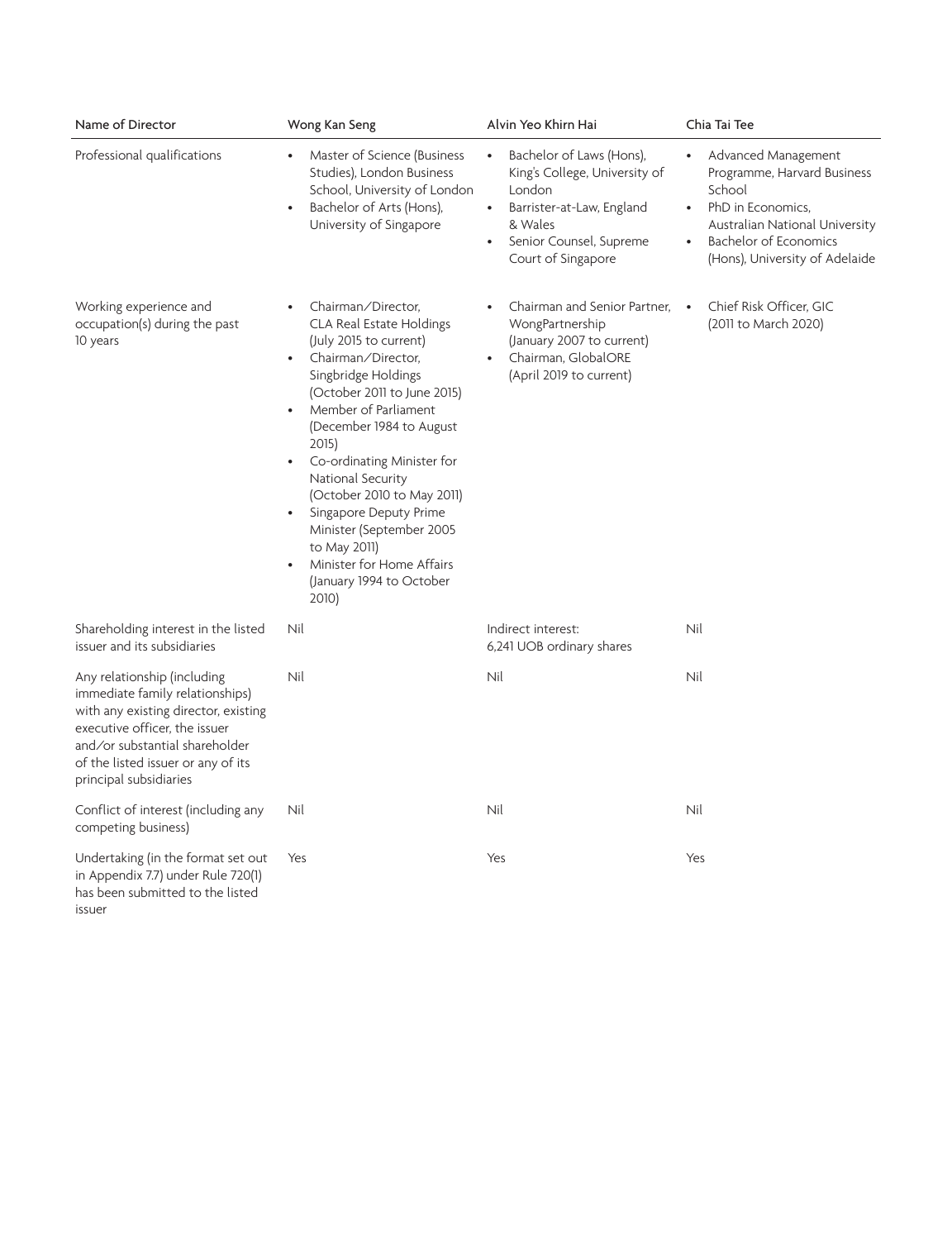| Name of Director                                                 | Wong Kan Seng                                                                                                                                                                                                                              | Alvin Yeo Khirn Hai                                                                                                                                                                                                                                                                                                                                                                                                                                                                                                | Chia Tai Tee                                                                                                                                                                                                                                                                                                                                                                                                                                                               |  |
|------------------------------------------------------------------|--------------------------------------------------------------------------------------------------------------------------------------------------------------------------------------------------------------------------------------------|--------------------------------------------------------------------------------------------------------------------------------------------------------------------------------------------------------------------------------------------------------------------------------------------------------------------------------------------------------------------------------------------------------------------------------------------------------------------------------------------------------------------|----------------------------------------------------------------------------------------------------------------------------------------------------------------------------------------------------------------------------------------------------------------------------------------------------------------------------------------------------------------------------------------------------------------------------------------------------------------------------|--|
| Other principal commitments <sup>1</sup> including directorships |                                                                                                                                                                                                                                            |                                                                                                                                                                                                                                                                                                                                                                                                                                                                                                                    |                                                                                                                                                                                                                                                                                                                                                                                                                                                                            |  |
| Past (for the last five years)<br>a)                             | Chongqing Mayor's<br>$\bullet$<br>International Economic<br>Advisory Council (Member)<br>Singapore-Sichuan<br>$\bullet$<br>Investment Holdings<br>(Chairman)<br>Temasek Foundation<br>$\bullet$<br>Connects Advisory Council<br>(Chairman) | United Industrial Corporation •<br>(Director)<br>Jubilant Pharma (Director)<br>$\bullet$<br>Neptune Orient Lines<br>$\bullet$<br>(Director)                                                                                                                                                                                                                                                                                                                                                                        | People's Association -<br>Investment Advisory<br>Committee (Chairman)<br>EDHEC Risk Institute -<br>International Advisory Board<br>(Member)                                                                                                                                                                                                                                                                                                                                |  |
| Present<br>b)                                                    | CLA Real Estate Holdings<br>$\bullet$<br>(Chairman)<br>Bo'ao Forum for Asia<br>$\bullet$<br>(Director)<br>Kwong Wai Shiu Hospital<br>$\bullet$<br>(Patron)                                                                                 | WongPartnership (Chairman<br>and Senior Partner)<br>Keppel Corporation (Director)<br>$\bullet$<br>Appeals Advisory Panel,<br>Monetary Authority of<br>Singapore (Member)<br>Court of Arbitration.<br>$\bullet$<br>Singapore International<br>Arbitration Centre (Member)<br>Panel of Disciplinary Tribunal<br>$\bullet$<br>Chairmen, Singapore Medical<br>Council (Member)<br>Panel of Disciplinary Tribunal<br>$\bullet$<br>Chairmen, Supreme Court of<br>Singapore (Member)<br>GlobalORE (Chairman)<br>$\bullet$ | Ministry of Home Affairs<br>Uniformed Services Invest<br>Plan - Board of Trustee<br>(Member)<br>Ministry of Home Affairs<br>Uniformed Services Invest<br>Fund - Risk and Audit<br>Committee (Member)<br>Singapore Institute of<br>٠<br>Technology (Trustee, Member<br>of Investment Committee<br>and Academic Advisory<br>Committee)<br>Tote Board - Investment<br>$\bullet$<br>Committee (Member)<br>Eastspring Investments Group<br>(Director)<br>Samash (Director)<br>٠ |  |

Disclose the following matters concerning an appointment of director, chief executive officer, chief financial officer, chief operating officer, general manager or other officer of equivalent rank. If the answer to any question is "yes", full details must be given.

(a) Whether at any time during the last 10 years, an application or a petition under any bankruptcy law of any jurisdiction was filed against him or against a partnership of which he was a partner at the time when he was a partner or at any time within 2 years from the date he ceased to be a partner?

No No No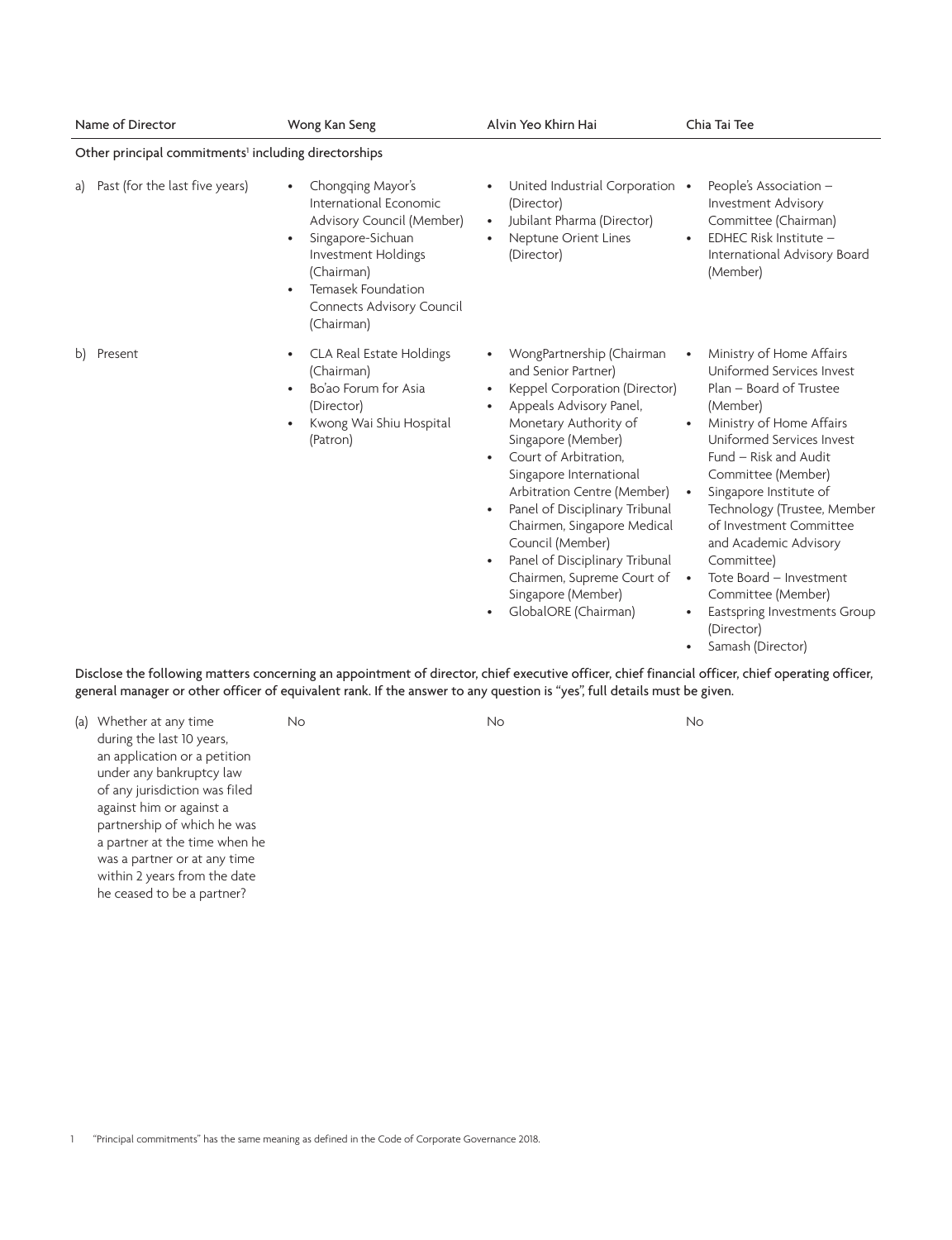| Name of Director                                                                                                                                                                                                                                                                                                                                                                                                                                                                                                                                                                                                                                                                                            | Wong Kan Seng | Alvin Yeo Khirn Hai | Chia Tai Tee |
|-------------------------------------------------------------------------------------------------------------------------------------------------------------------------------------------------------------------------------------------------------------------------------------------------------------------------------------------------------------------------------------------------------------------------------------------------------------------------------------------------------------------------------------------------------------------------------------------------------------------------------------------------------------------------------------------------------------|---------------|---------------------|--------------|
| (b) Whether at any time<br>during the last 10 years,<br>an application or a petition<br>under any law of any<br>jurisdiction was filed against<br>an entity (not being a<br>partnership) of which he was<br>a director or an equivalent<br>person or a key executive,<br>at the time when he was a<br>director or an equivalent<br>person or a key executive<br>of that entity or at any time<br>within 2 years from the date<br>he ceased to be a director or<br>an equivalent person or a key<br>executive of that entity,<br>for the winding up or<br>dissolution of that entity<br>or, where that entity is the<br>trustee of a business trust,<br>that business trust, on the<br>ground of insolvency? | No            | No                  | No           |
| (c) Whether there is any<br>unsatisfied judgement against<br>him?                                                                                                                                                                                                                                                                                                                                                                                                                                                                                                                                                                                                                                           | No            | <b>No</b>           | No           |
| (d) Whether he has ever been<br>convicted of any offence,<br>in Singapore or elsewhere,<br>involving fraud or dishonesty<br>which is punishable with<br>imprisonment, or has been<br>the subject of any criminal<br>proceedings (including any<br>pending criminal proceedings<br>of which he is aware) for such<br>purpose?                                                                                                                                                                                                                                                                                                                                                                                | No            | No                  | No           |
| (e) Whether he has ever been<br>convicted of any offence,<br>in Singapore or elsewhere,<br>involving a breach of any law<br>or regulatory requirement that<br>relates to the securities or<br>futures industry in Singapore<br>or elsewhere, or has been<br>the subject of any criminal<br>proceedings (including any<br>pending criminal proceedings<br>of which he is aware) for such<br>breach?                                                                                                                                                                                                                                                                                                          | No            | No                  | No           |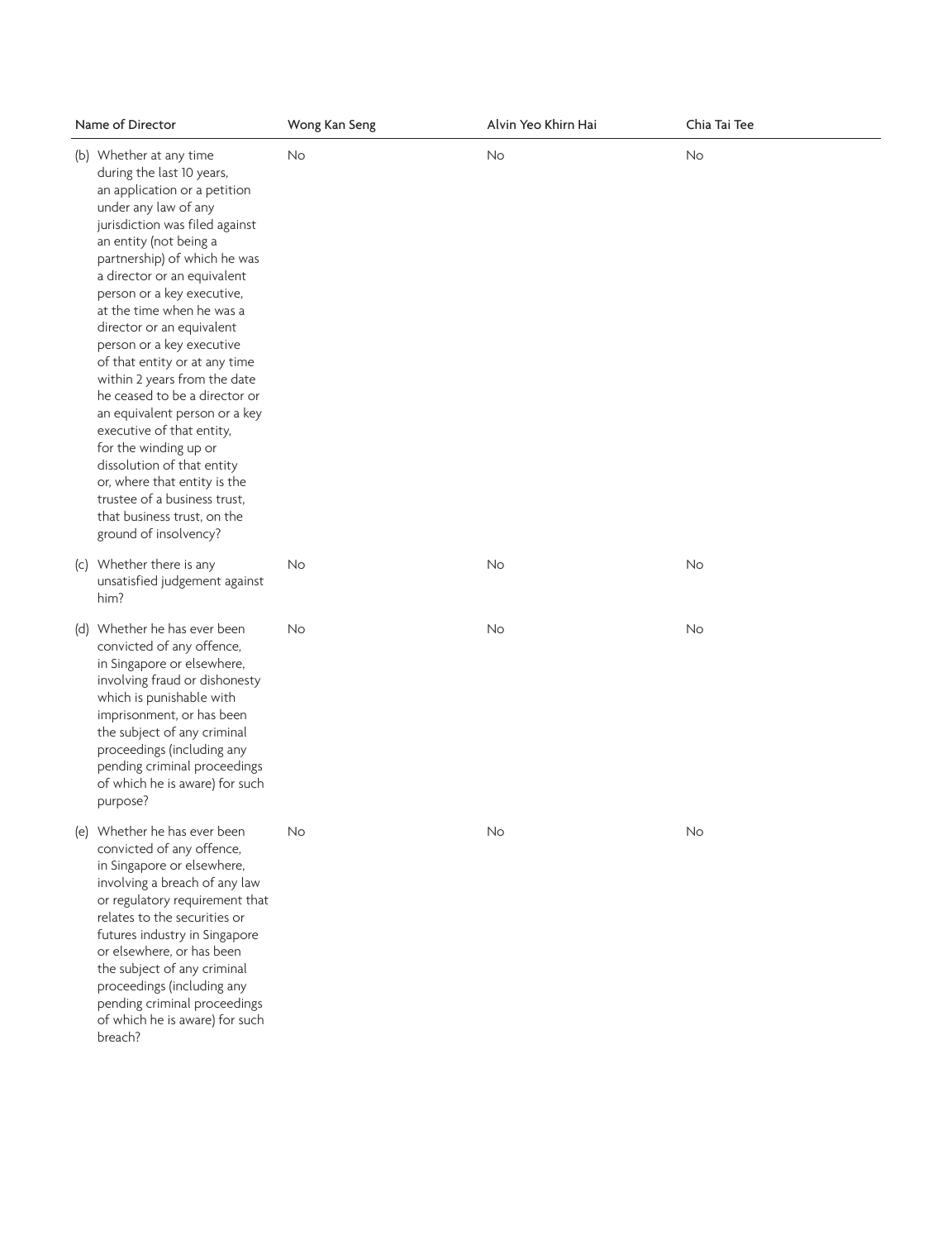|     | Name of Director                                                                                                                                                                                                                                                                                                                                                                                                                                                                                                                                                                                              | Wong Kan Seng | Alvin Yeo Khirn Hai | Chia Tai Tee |
|-----|---------------------------------------------------------------------------------------------------------------------------------------------------------------------------------------------------------------------------------------------------------------------------------------------------------------------------------------------------------------------------------------------------------------------------------------------------------------------------------------------------------------------------------------------------------------------------------------------------------------|---------------|---------------------|--------------|
|     | (f) Whether at any time during<br>the last 10 years, judgement<br>has been entered against<br>him in any civil proceedings<br>in Singapore or elsewhere<br>involving a breach of any law<br>or regulatory requirement that<br>relates to the securities or<br>futures industry in Singapore<br>or elsewhere, or a finding<br>of fraud, misrepresentation<br>or dishonesty on his part,<br>or he has been the subject<br>of any civil proceedings<br>(including any pending civil<br>proceedings of which he is<br>aware) involving an allegation<br>of fraud, misrepresentation or<br>dishonesty on his part? | No            | No                  | <b>No</b>    |
|     | (g) Whether he has ever been<br>convicted in Singapore or<br>elsewhere of any offence<br>in connection with the<br>formation or management of<br>any entity or business trust?                                                                                                                                                                                                                                                                                                                                                                                                                                | No            | No                  | No           |
|     | (h) Whether he has ever been<br>disqualified from acting as<br>a director or an equivalent<br>person of any entity (including<br>the trustee of a business<br>trust), or from taking part<br>directly or indirectly in the<br>management of any entity or<br>business trust?                                                                                                                                                                                                                                                                                                                                  | No            | <b>No</b>           | <b>No</b>    |
| (i) | Whether he has ever<br>been the subject of any<br>order, judgement or ruling<br>of any court, tribunal<br>or governmental body,<br>permanently or temporarily<br>enjoining him from engaging in<br>any type of business practice<br>or activity?                                                                                                                                                                                                                                                                                                                                                              | No            | No                  | No           |